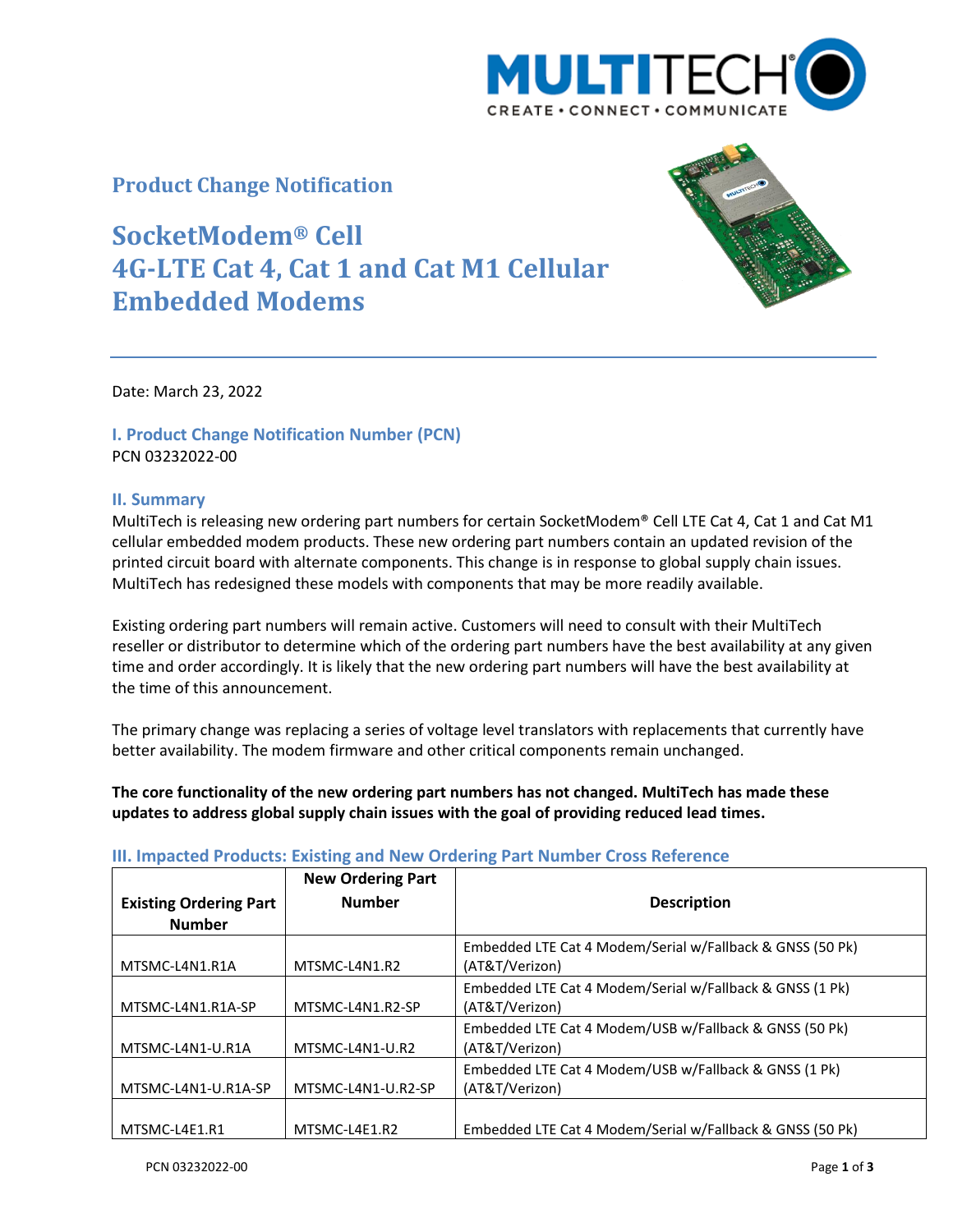

|                               | <b>New Ordering Part</b> |                                                                |
|-------------------------------|--------------------------|----------------------------------------------------------------|
| <b>Existing Ordering Part</b> | <b>Number</b>            | <b>Description</b>                                             |
| <b>Number</b>                 |                          |                                                                |
| MTSMC-L4E1.R1-SP              | MTSMC-L4E1.R2-SP         | Embedded LTE Cat 4 Modem/Serial w/Fallback & GNSS (1 Pk)       |
| MTSMC-L4E1-U.R1               | MTSMC-L4E1-U.R2          | Embedded LTE Cat 4 Modem/USB w/Fallback & GNSS (50 Pk)         |
| MTSMC-L4E1-U.R1-SP            | MTSMC-L4E1-U.R2-SP       | Embedded LTE Cat 4 Modem/USB w/Fallback & GNSS (1 Pk)          |
| MTSMC-LAT3.R2A                | MTSMC-LAT3.R4            | Embedded LTE Cat 1 Modem/Serial w/Fallback (50 Pk)             |
| MTSMC-LAT3.R2A-SP             | MTSMC-LAT3.R4-SP         | Embedded LTE Cat 1 Modem/Serial w/Fallback (1 Pk)              |
| MTSMC-LAT3-U.R2A              | MTSMC-LAT3-U.R4          | Embedded LTE Cat 1 Modem/USB w/Fallback (50 Pk)                |
| MTSMC-LAT3-U.R2A-SP           | MTSMC-LAT3-U.R4-SP       | Embedded LTE Cat 1 Modem/USB w/Fallback (1 Pk)                 |
| MTSMC-LVW3.R2                 | MTSMC-LVW3.R4            | Embedded LTE Cat 1 Modem/Serial w/o Fallback(Verizon) (50 Pk)  |
| MTSMC-LVW3.R2-SP              | MTSMC-LVW3.R4-SP         | Embedded LTE Cat 1 Modem/Serial w/o Fallback (Verizon)(1 Pk)   |
| MTSMC-LVW3-U.R2               | MTSMC-LVW3-U.R4          | Embedded LTE Cat 1 Modem/USB w/o Fallback(Verizon) (50 Pk)     |
| MTSMC-LVW3-U.R2-SP            | MTSMC-LVW3-U.R4-SP       | Embedded LTE Cat 1 Modem/USB w/o Fallback (Verizon) (1 Pk)     |
| MTSMC-MNA1.R1                 | MTSMC-MNA1.R2            | Embedded LTE Cat M1 Modem/Serial w/GNSS (AT&T/Verizon) (50 Pk) |
| MTSMC-MNA1.R1-SP              | MTSMC-MNA1.R2-SP         | Embedded LTE Cat M1 Modem/Serial w/GNSS (AT&T/Verizon) (1 Pk)  |
| MTSMC-MNA1-U.R1               | MTSMC-MNA1-U.R2          | Embedded LTE Cat M1 Modem/USB w/GNSS (AT&T/Verizon) (50 Pk)    |
| MTSMC-MNA1-U.R1-SP            | MTSMC-MNA1-U.R2-SP       | Embedded LTE Cat M1 Modem/USB w/GNSS (AT&T/Verizon) (1 Pk)     |
| MTSMC-MNG2.R1                 | MTSMC-MNG2.R2            | Embedded LTE Cat M1/NB/2G Modem/Serial w/GNSS (Global) (50 Pk) |
| MTSMC-MNG2.R1-SP              | MTSMC-MNG2.R2-SP         | Embedded LTE Cat M1/NB/2G Modem/Serial w/GNSS (Global) (1 Pk)  |
| MTSMC-MNG2-U.R1               | MTSMC-MNG2-U.R2          | Embedded LTE Cat M1/NB/2G Modem/USB w/GNSS (Global) (50 Pk)    |
| MTSMC-MNG2-U.R1-SP            | MTSMC-MNG2-U.R2-SP       | Embedded LTE Cat M1/NB/2G Modem/USB w/GNSS (Global) (1 Pk)     |